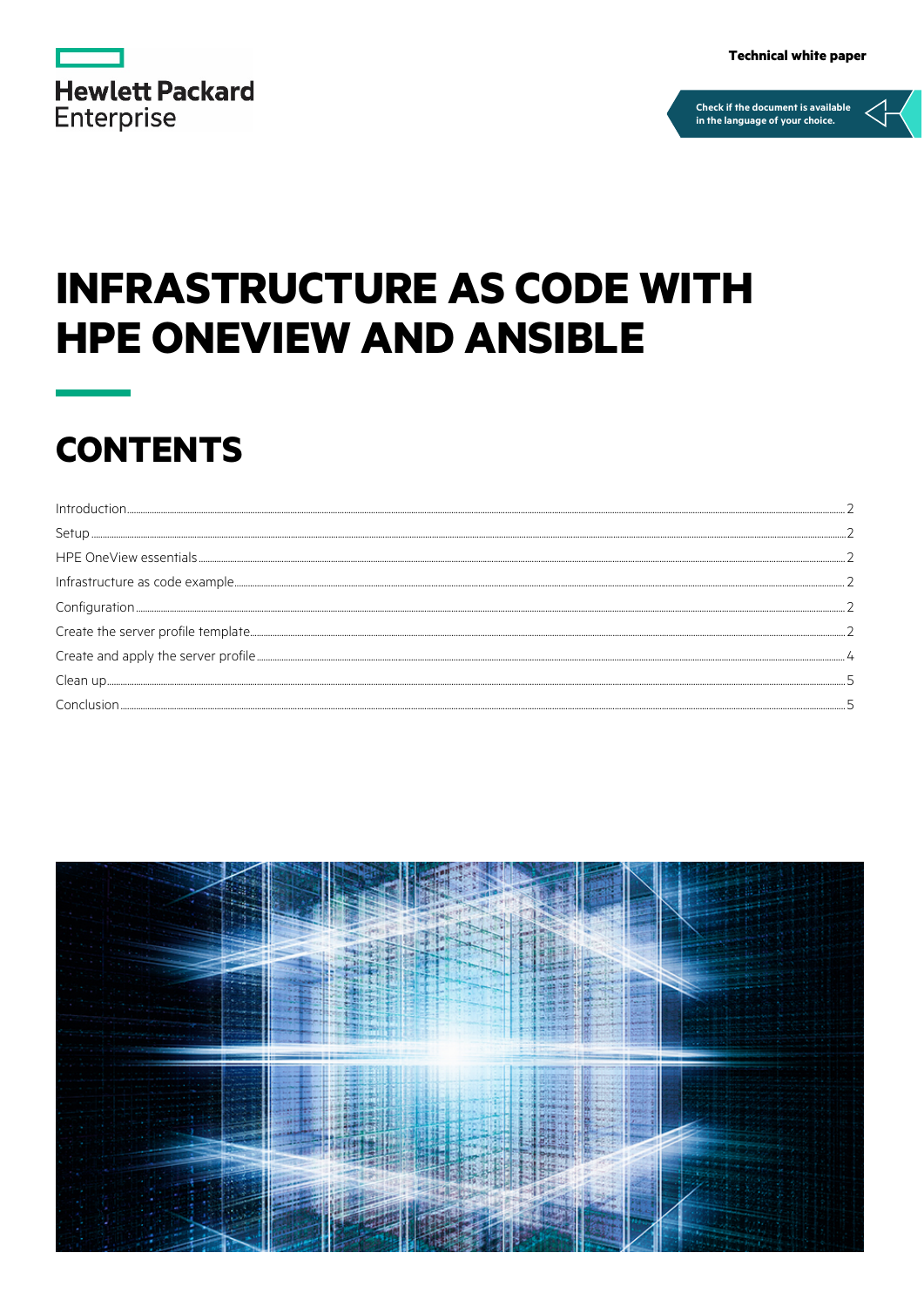#### <span id="page-1-0"></span>**INTRODUCTION**

This white paper and accompanyin[g GitHub repository](https://github.com/HewlettPackard/oneview-ansible-samples) are meant to assist customers and partners in provisioning physical infrastructure, under th[e HPE OneView](https://hpe.com/info/oneview) management, using Red Hat® [Ansible](https://www.ansible.com/) playbooks. These playbooks then can be checked into source control (such as Git) allowing you to treat infrastructure as code.

The benefits of this infrastructure-as-code approach include complete data center automation, consistent reproducibility, versioning, and rollback.

#### <span id="page-1-1"></span>**SETUP**

You will need the [HPE OneView and Ansible modules.](https://github.com/HewlettPackard/oneview-ansible) See the README for installation instructions. The playbooks for this example can be found [here.](https://github.com/HewlettPackard/oneview-ansible-samples/tree/master/infrastructure-as-code) Or, you can skip the installation and run the Ansible playbooks from a containerized version on th[e Docker Store.](https://store.docker.com/community/images/hewlettpackardenterprise/oneview-ansible-debian)

#### <span id="page-1-2"></span>**HPE ONEVIEW ESSENTIALS**

HPE OneView provides software-defined resources, including templates, profiles, and groups that provide an innovative way to manage the entire data center. These logical constructs let an application or IT organization compose compute, networking, and storage into configurations that are specific to the desired workloads or applications.

Server profiles templates enable you to provision bare-metal infrastructure quickly and consistently. Server profile templates can be used to capture best practices once, and then roll them out multiple times in an efficient and error-free way. A server profile template captures key aspects of a server configuration in one place, including:

- BIOS settings
- Boot order configuration
- Unique IDs such as MAC addresses
- Firmware update selection and scheduling
- OS deployment settings
- Local storage and SAN storage
- Local RAID configuration
- Network connectivity

#### <span id="page-1-3"></span>**INFRASTRUCTURE AS CODE EXAMPLE**

This example will configure a hardware server with boot settings and a network connection, and then boot the server.

#### <span id="page-1-4"></span>**CONFIGURATION**

- Edit oneview-config.json and provide the IP address and credentials for the HPE OneView appliance or HPE Synergy Composer module.
- Edit infrastructure config.yml and provide names for the server profile template and server profile that will be created. Provide the names of the enclosure group, hardware server type, hardware server, and network that will be provisioned. These names can be discovered via the HPE OneView web interface.

#### <span id="page-1-5"></span>**CREATE THE SERVER PROFILE TEMPLATE**

The playboo[k server\\_profile\\_template.yml](https://github.com/HewlettPackard/oneview-ansible-samples/blob/master/infrastructure-as-code/server_profile_template.yml) will create the server profile template.

Run the command:

```
ansible-playbook -i hosts server profile template.yml
```


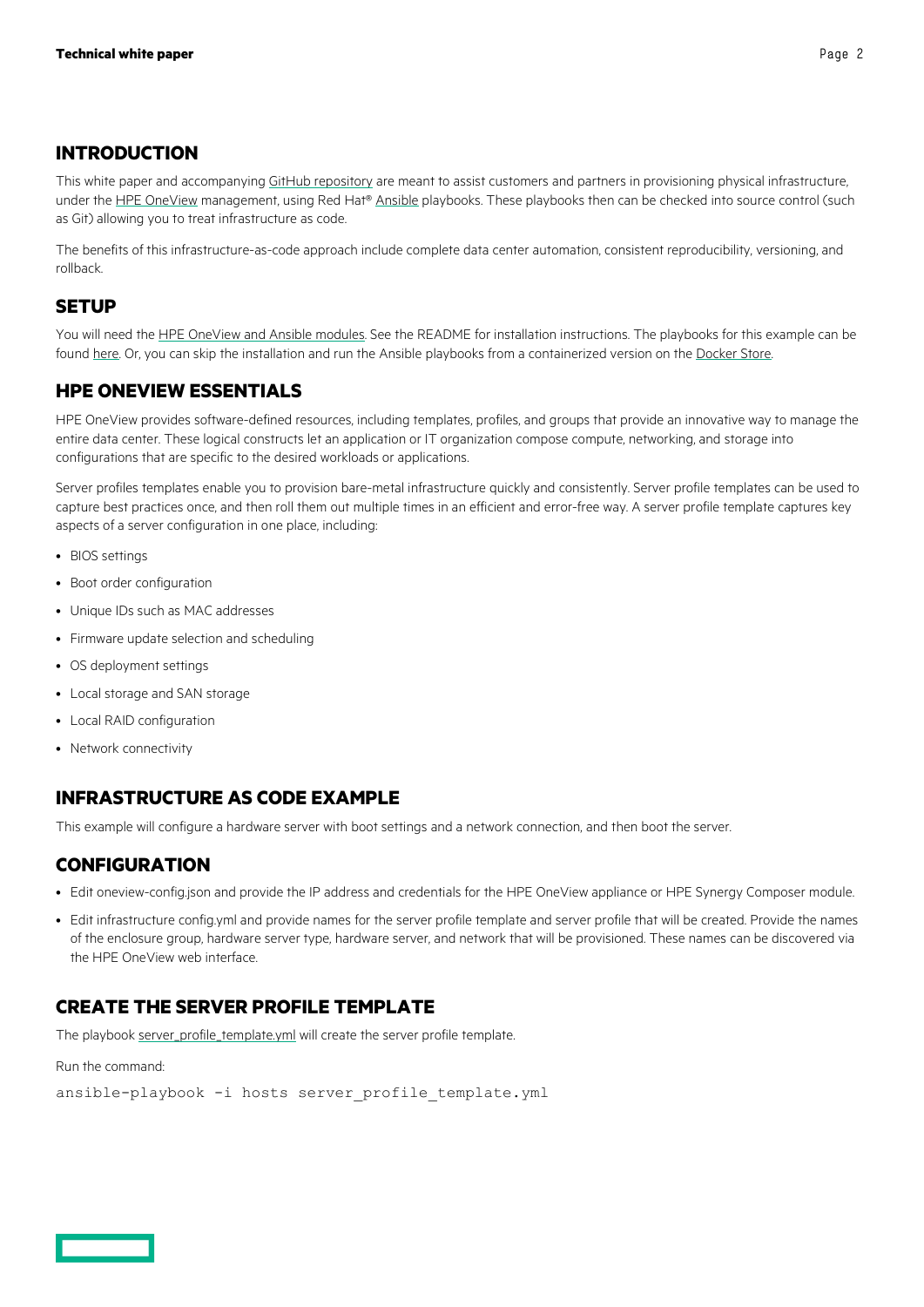After the server profile template is created, the playbook returns information about the created resource. You can also see the result of the template creation in OneView.

| <b>OneView</b> $\sim$ Q Search                        |                                                                                                                                                                                                          |  |  |  |
|-------------------------------------------------------|----------------------------------------------------------------------------------------------------------------------------------------------------------------------------------------------------------|--|--|--|
| Server Profile Templates 1<br>$\overline{\mathbb{Y}}$ | All statuses $\vee$ All labels $\vee$ All resources $\vee$                                                                                                                                               |  |  |  |
| + Create server profile template                      | SPT1 General $\vee$ $\ge$                                                                                                                                                                                |  |  |  |
| <b>Name</b><br>۰<br>Α                                 | <b>General</b>                                                                                                                                                                                           |  |  |  |
| SPT1<br>$\bullet$                                     |                                                                                                                                                                                                          |  |  |  |
|                                                       | Description<br>none<br>Server profile description not set<br>Server hardware type<br>SY 480 Gen101<br>Enclosure group<br><b>EG1</b><br>Affinity<br>Device bay<br>Used by<br>none<br><b>OS Deployment</b> |  |  |  |
|                                                       | An OS deployment network is not specified in the selected enclosure group                                                                                                                                |  |  |  |
|                                                       | <b>Firmware</b><br>Firmware baseline<br>managed manually                                                                                                                                                 |  |  |  |
|                                                       | <b>Connections</b><br>Expand all Collapse all<br>ID Name<br>Port<br><b>Boot</b><br>Network<br>network1 network1 VLAN100 Mezzanine 3:1-a Not bootable<br>1<br>Þ                                           |  |  |  |

**FIGURE 1.** Server profile template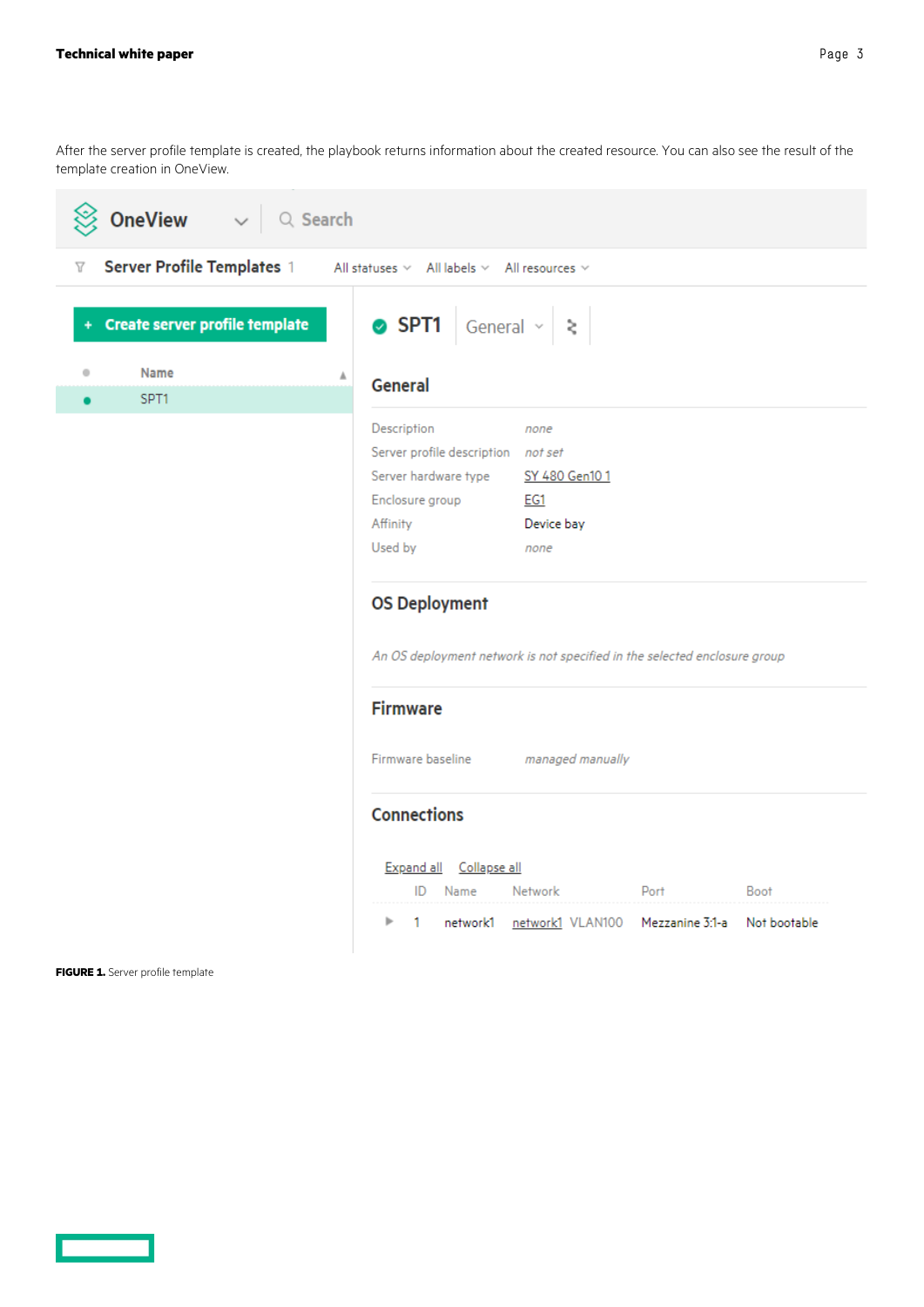#### <span id="page-3-0"></span>**CREATE AND APPLY THE SERVER PROFILE**

Now that we have a server profile template, we can run server-profile.yml, which will create a server profile and assign it to a specific server, which will configure the hardware. Then the playbook will boot the server.

ansible-playbook -i hosts server profile.yml

This playbook will also return a lot of information about the newly provisioned server. You can see the result of the Server Profiles creation in OneView.

| <b>OneView</b> $\vee$ Q Search                                                                                    |                                                                                                                                                                                |                                                                                                                                                                                                    |                                             |  |  |  |
|-------------------------------------------------------------------------------------------------------------------|--------------------------------------------------------------------------------------------------------------------------------------------------------------------------------|----------------------------------------------------------------------------------------------------------------------------------------------------------------------------------------------------|---------------------------------------------|--|--|--|
| <b>Server Profiles 1</b><br>$\overline{\mathbf{Y}}$<br>All statuses $\vee$ All labels $\vee$ All resources $\vee$ |                                                                                                                                                                                |                                                                                                                                                                                                    |                                             |  |  |  |
| + Create profile                                                                                                  | $\bullet$ server1 Overview $\sim$                                                                                                                                              | ς                                                                                                                                                                                                  |                                             |  |  |  |
| Name<br>۰<br>Δ                                                                                                    | General >                                                                                                                                                                      |                                                                                                                                                                                                    |                                             |  |  |  |
|                                                                                                                   | Description<br>Server profile template<br>Server hardware<br>Server hardware type SY 480 Gen101<br>Enclosure group<br>Affinity<br>Server power<br>Serial number (v)<br>UUID(w) | none<br>SPT <sub>1</sub><br>0000A66101, bay 11<br>EG1<br>Device bay<br>On<br>VCGKPG500S<br>a81b29d3-496d-4d76-b8d3-ff2d30152692<br>iSCSI initiator name (v) iqn.2015-02.com.hpe:oneview-vcgkpg500s |                                             |  |  |  |
|                                                                                                                   | <b>Connections &gt;</b><br>$\frac{1}{\alpha}$                                                                                                                                  |                                                                                                                                                                                                    | <b>SAN Storage &gt;</b><br>managed manually |  |  |  |
| FIGURE 2. Server profile                                                                                          |                                                                                                                                                                                |                                                                                                                                                                                                    |                                             |  |  |  |